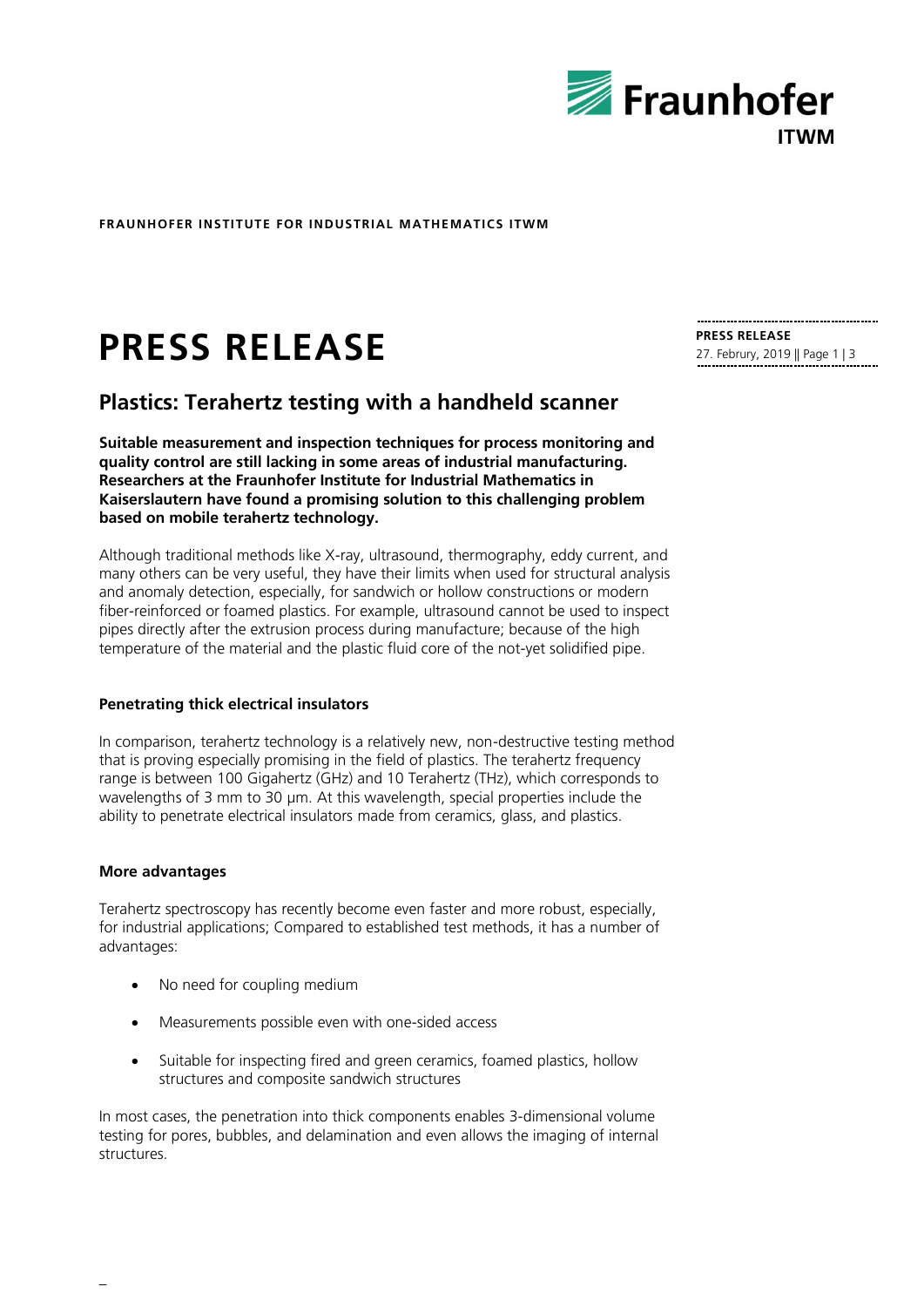

#### **FRAUNHOFER INSTITUTE FOR INDUSTRIAL MATHEMATICS ITWM**

# **Handheld scanner: Terahertz testing to go**

ITWM researchers have successfully developed a completely mobile, terahertz testing system in the form of a handheld scanner. The sensor is encased in a dust and waterproof housing for use in non-destructive testing in a manufacturing environment. The computer integrated touch screen ensures easy operation.

The handheld scanner is already inspecting stationary samples as well as being successfully used at various test stations in manufacturing, for example, for quality control of plastic pipes after joining. Since this test is generally performed outside the production hall, a mobile inspection system is required.

# **Locating hidden pipes and cables**

Another use case is in the construction industry and the inspection of drywalls: When drilling a hole, you want to be sure not to hit any pipes or cables. It is important to know not only about the presence of any metals, plastics, and structural timber, but also their location – especially the depth – in the wall. The new handheld scanner reliably detects any material.

Our researchers are exhibiting the handheld scanner at the JEC World 2019 in Paris on March 12-14, 2019. Visit them in Hall 6, Stand H78 to learn more about the use of terahertz waves in industrial environments.

**PRESS RELEASE**

27. Februry, 2019 || Page 2 | 3